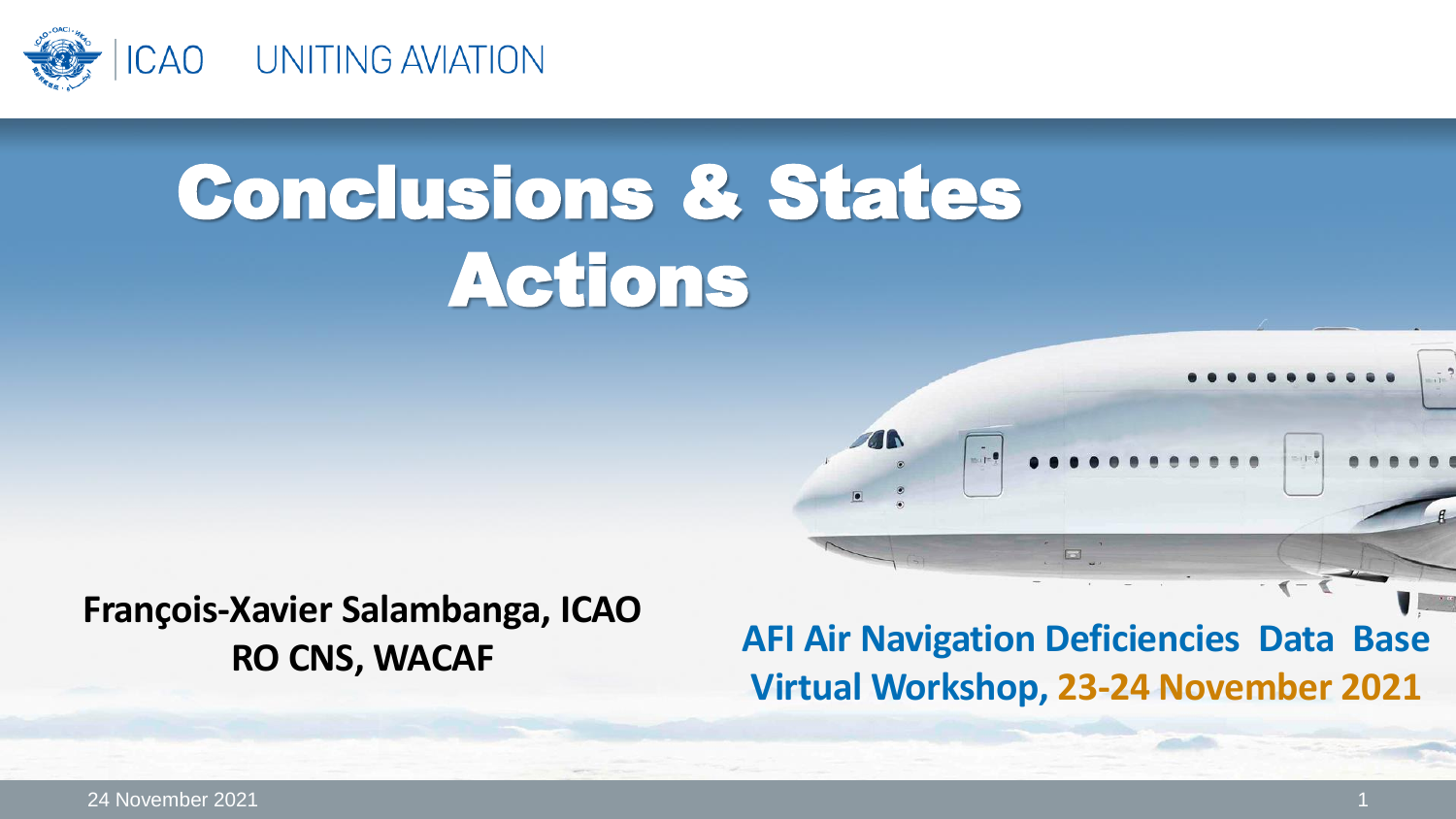

# **Headline**

**1. Participation**

# **2. Key outcome**

### **3. States actions**

# **4. Way Forward**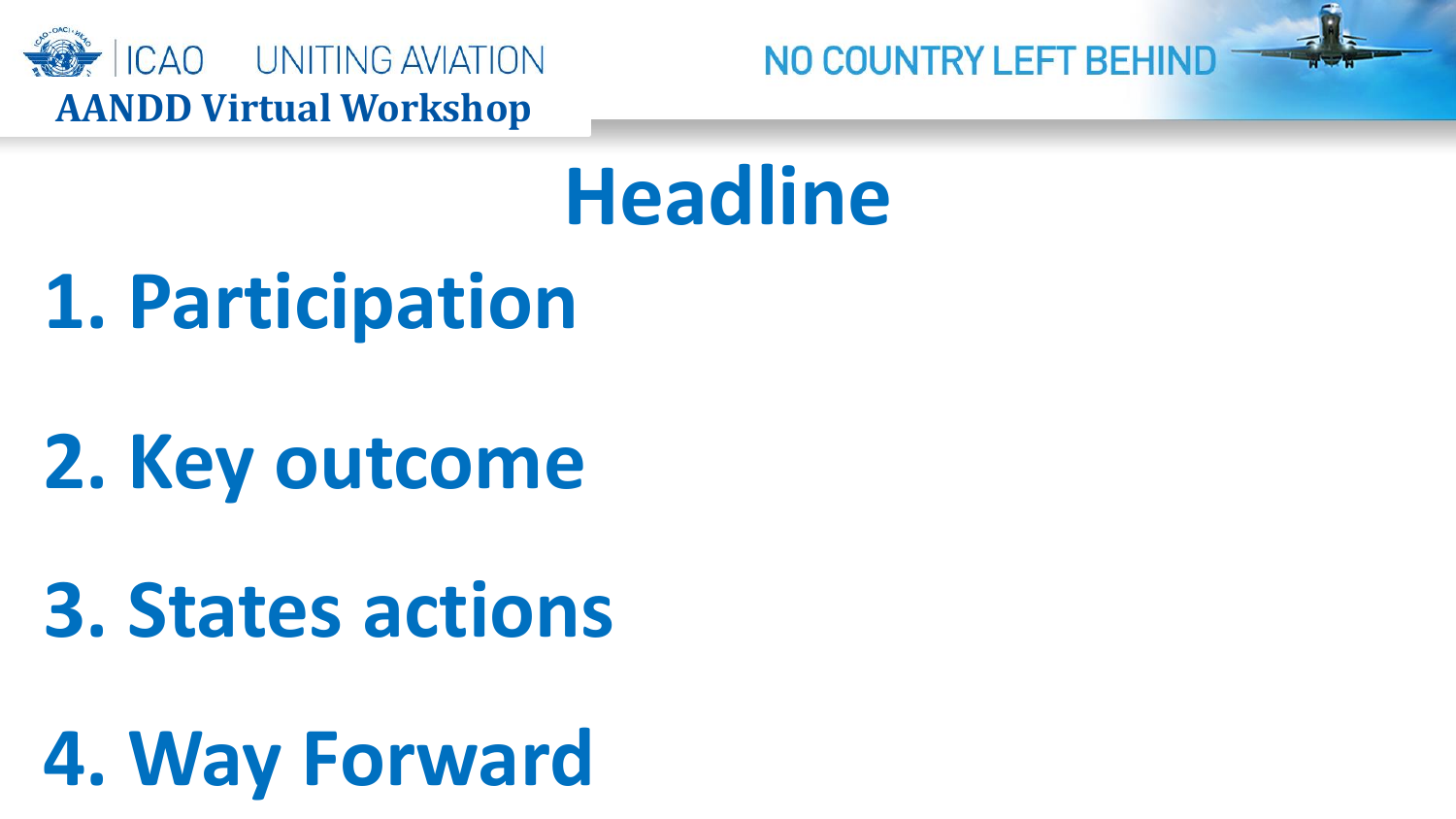

# **Participation**

- **Around 100 Participants**
- **15 ESAF States (62,5%), 09 WACAF States (37,5/%)**
- **Total of 24 AFI States (50%)**
- **ANSPs (ASECNA, ATNS…) & International organization (CANSO)**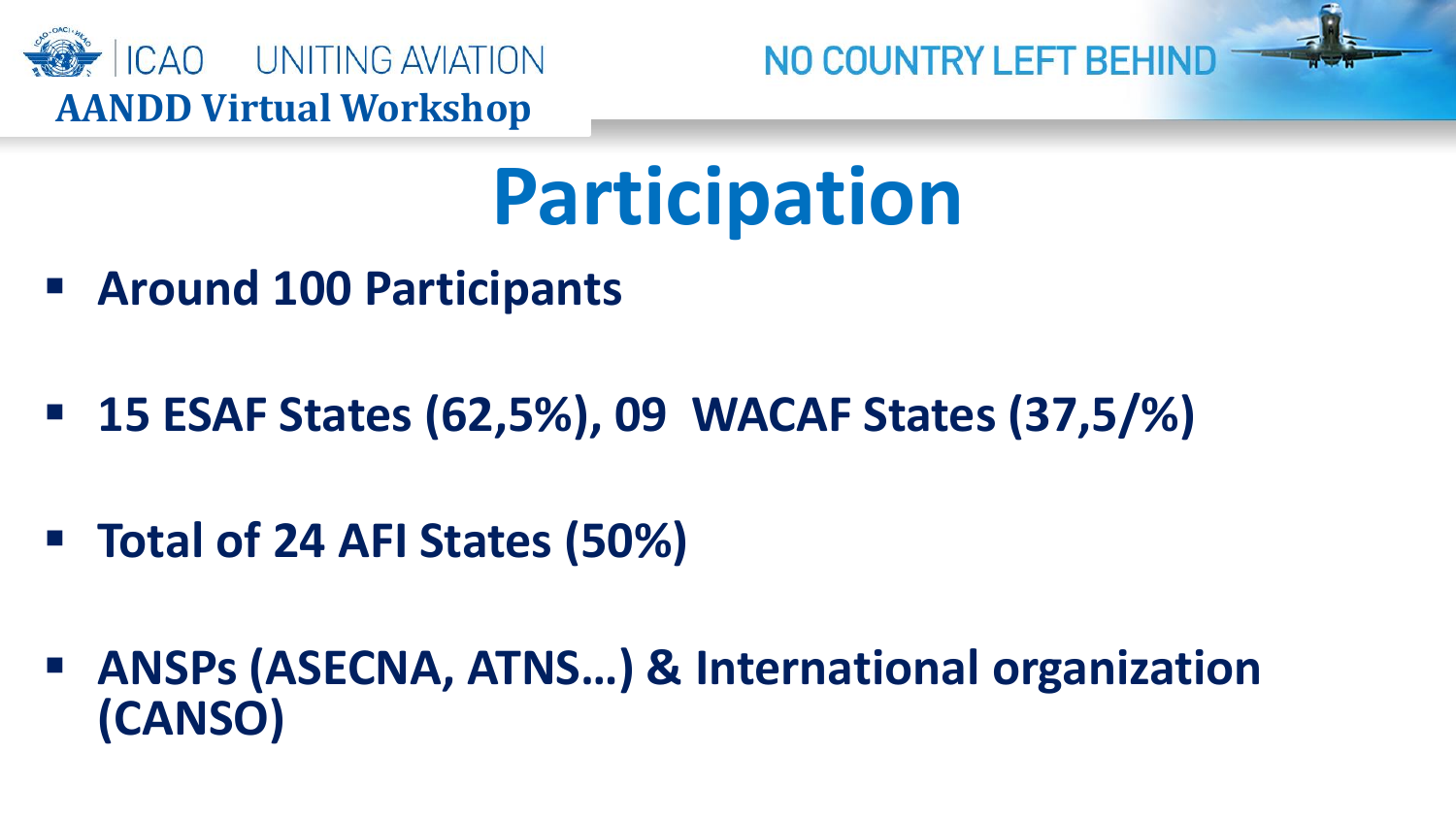

# **Key outcome**

- **Workshop conducted through 9 Modules;**
- **Overview on AN Deficiencies, Minimum Reporting Areas;**
- **PROCESSING OF AN Deficiencies;**
- **Clarification provided in the difference between the AND and USOAP activities findings;**
- **Presentation and online demonstration of the AANDD.**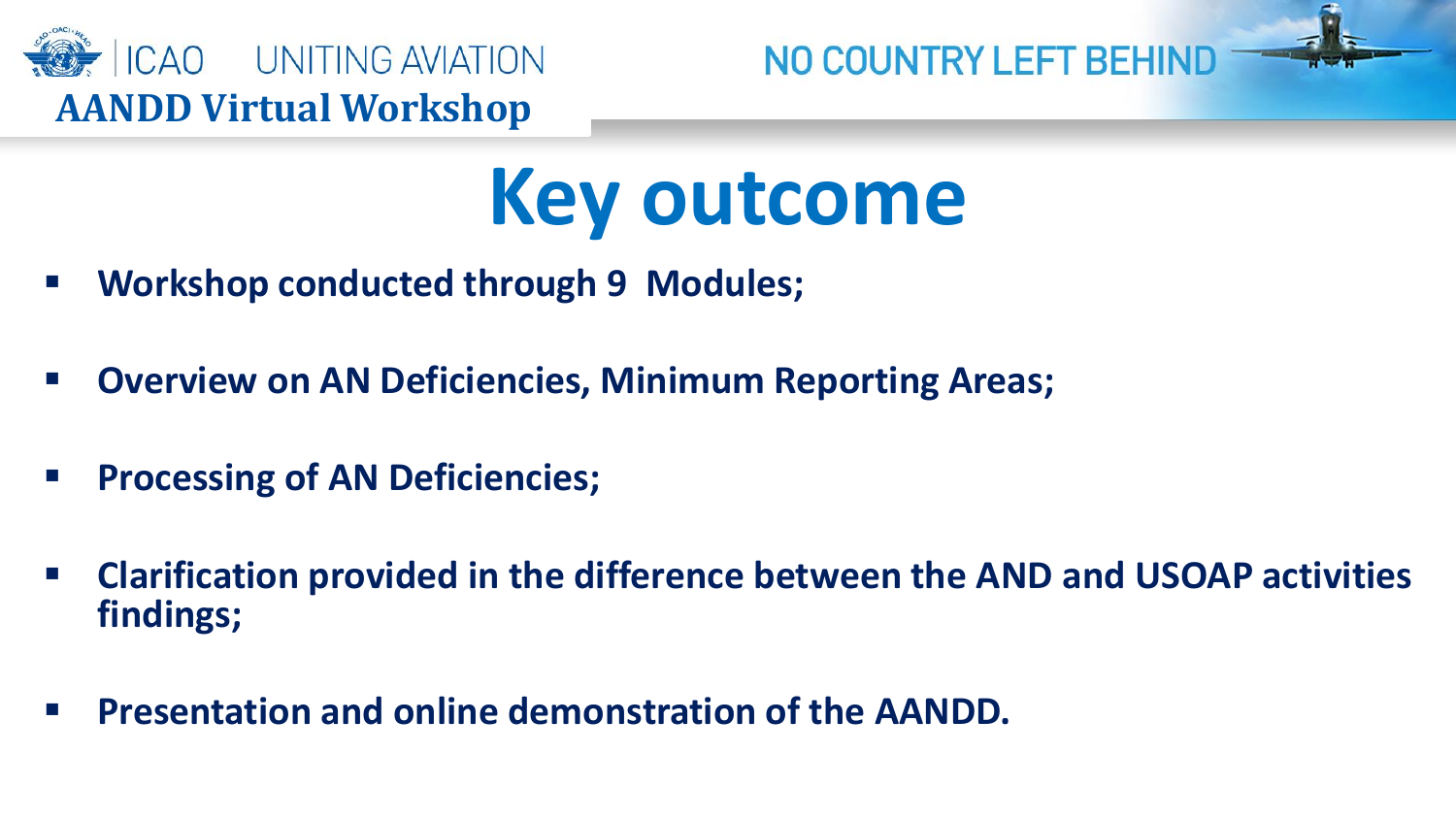

# **States actions**

- **States to appropriate the AANDD through the version on trials;**
- **States to establish TMEs in support to the Focal Points for the identification, collection and processing of AND;**
- **Focal Points to populate the AANDD within the CAA and in relation with ANS stakeholders;**
- **Focal Points to keep close liaison with ROs and report thoroughly in any case of dysfunction of the tool to enable remedial actions.**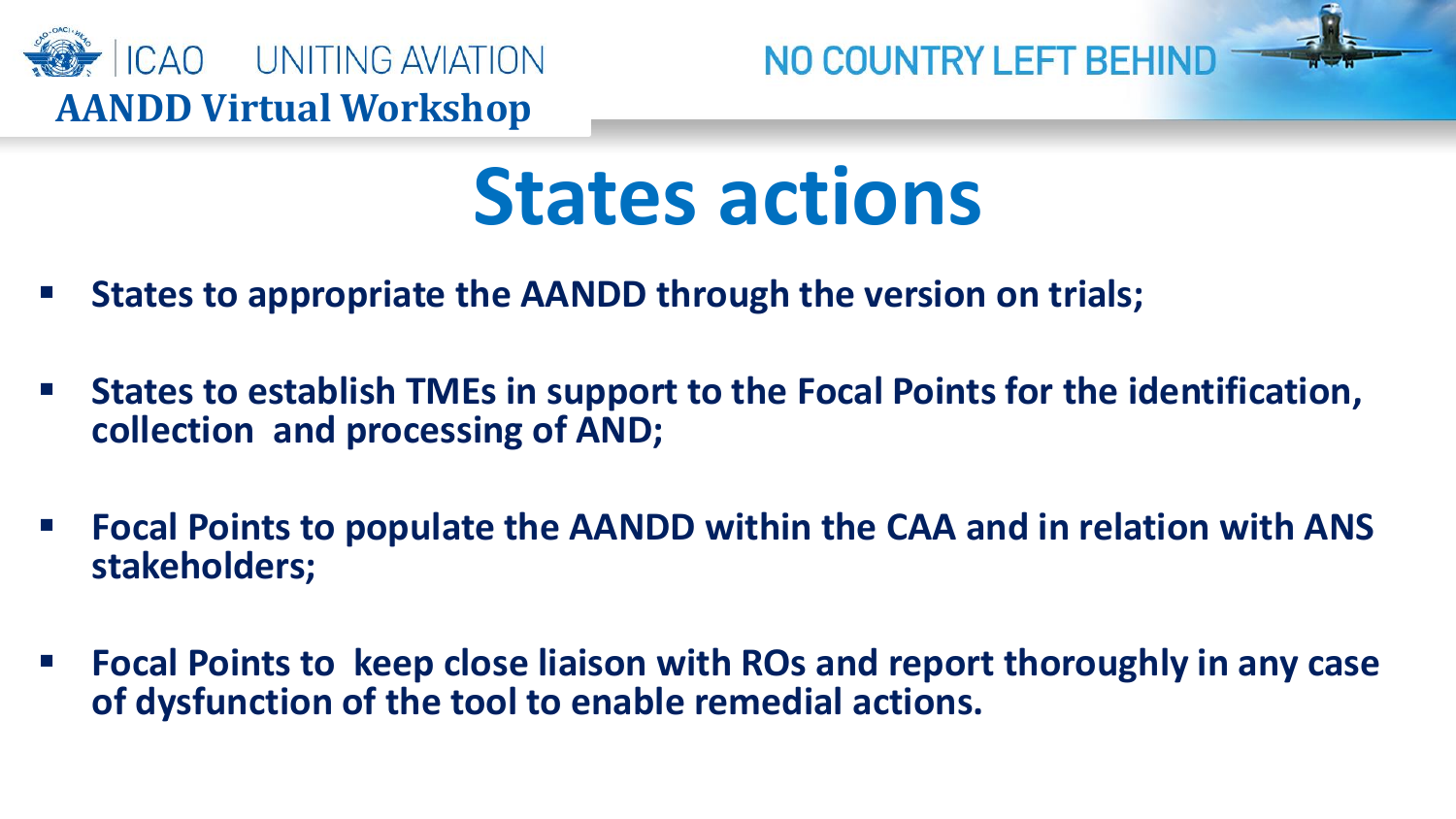

# **Way Forward**

- **A local meeting/seminar/workshop led by FP may be necessary to bring awareness to State holders,**
- **Reporting on AND being an obligation from the ICAO Council, the next APIRG meeting should be provided with the first report by the AANDD**
- **Next APIRG Sub Group meeting should collect and discuss the material**
- **Remaining 24 States (9 in ESAF and 15 in WACAF) to be sensitized us an urgent matter to come onboard the AANDD**